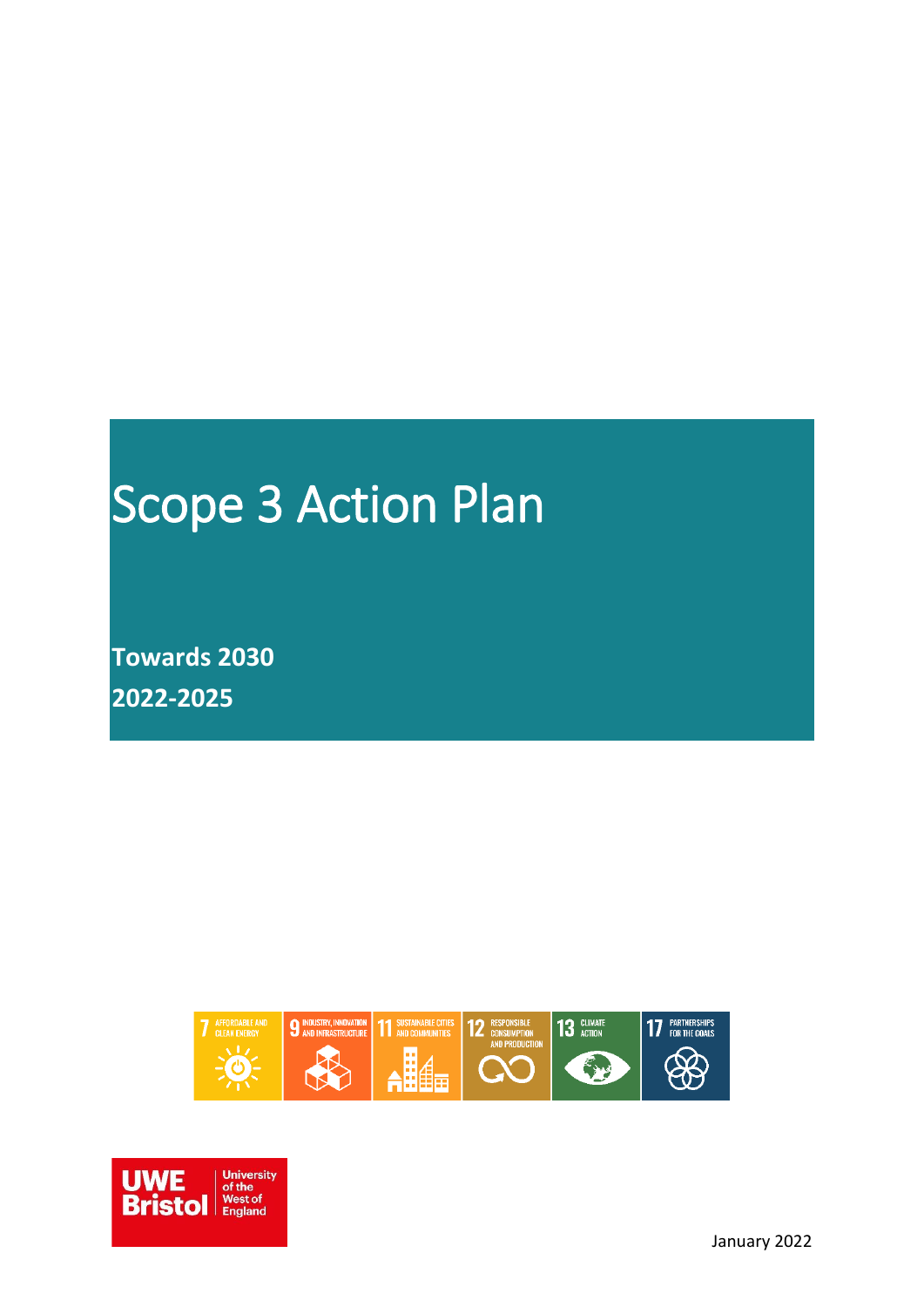### Contents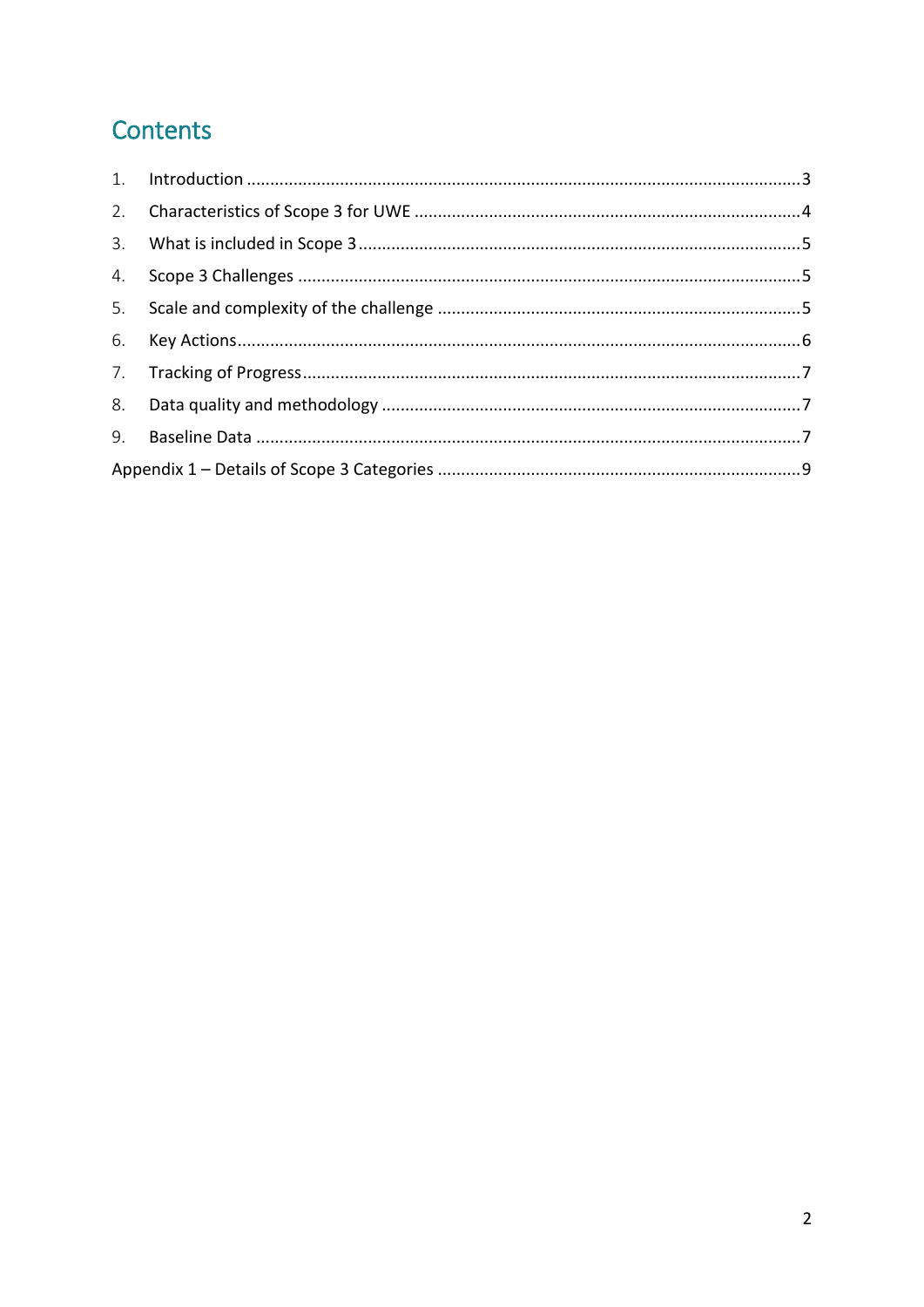# <span id="page-2-0"></span>1. Introduction

Through its Strategy 2030 the University made the commitment to "be carbon neutral as an organisation, with net zero emissions of greenhouse gases by 2030". This includes our full greenhouse gas (GHG) footprint i.e. all GHG 'scopes':

- Scope 1 direct emissions of GHG (from burning fuel or using certain chemicals like refrigerants)
- Scope 2 indirect emissions (from use of electricity)
- Scope 3 indirect emissions from activities of an organisation, occurring from sources that they do not own or control, other than electricity.

UWE Bristol will follow the carbon management hierarchy (see UWE's [Carbon and Energy](https://www.uwe.ac.uk/-/media/uwe/documents/about/sustainability/carbon-management-plan-2030-final.pdf)  [Management Plan](https://www.uwe.ac.uk/-/media/uwe/documents/about/sustainability/carbon-management-plan-2030-final.pdf) – which deals with Scope 1 and 2). We will take effective actions to avoid and reduce carbon emissions before considering offsetting. This plan sets out our approach to applying this hierarchy to our Scope 3 GHG emissions.

According to The Science Based Targets Initiative, to meet our 2030 commitments, we need to reduce our Scope 3 emissions by 50.4% based on our 2018/19 data. As we review our progress, we will set individual category targets.

Combined with the other action plans which contribute to Strategy 2030, the Scope 3 Action Plan will focus our efforts on the following areas:

- Communication and engagement
- Carbon Literacy training
- Life Cycle Analysis
- Increased supplier engagement
- Better granularity of data

<span id="page-2-1"></span>The plan aims to embed climate action in systems and processes to help people at UWE and our partners (e.g., our supply chain) to understand how low and zero carbon operations impact them day to day.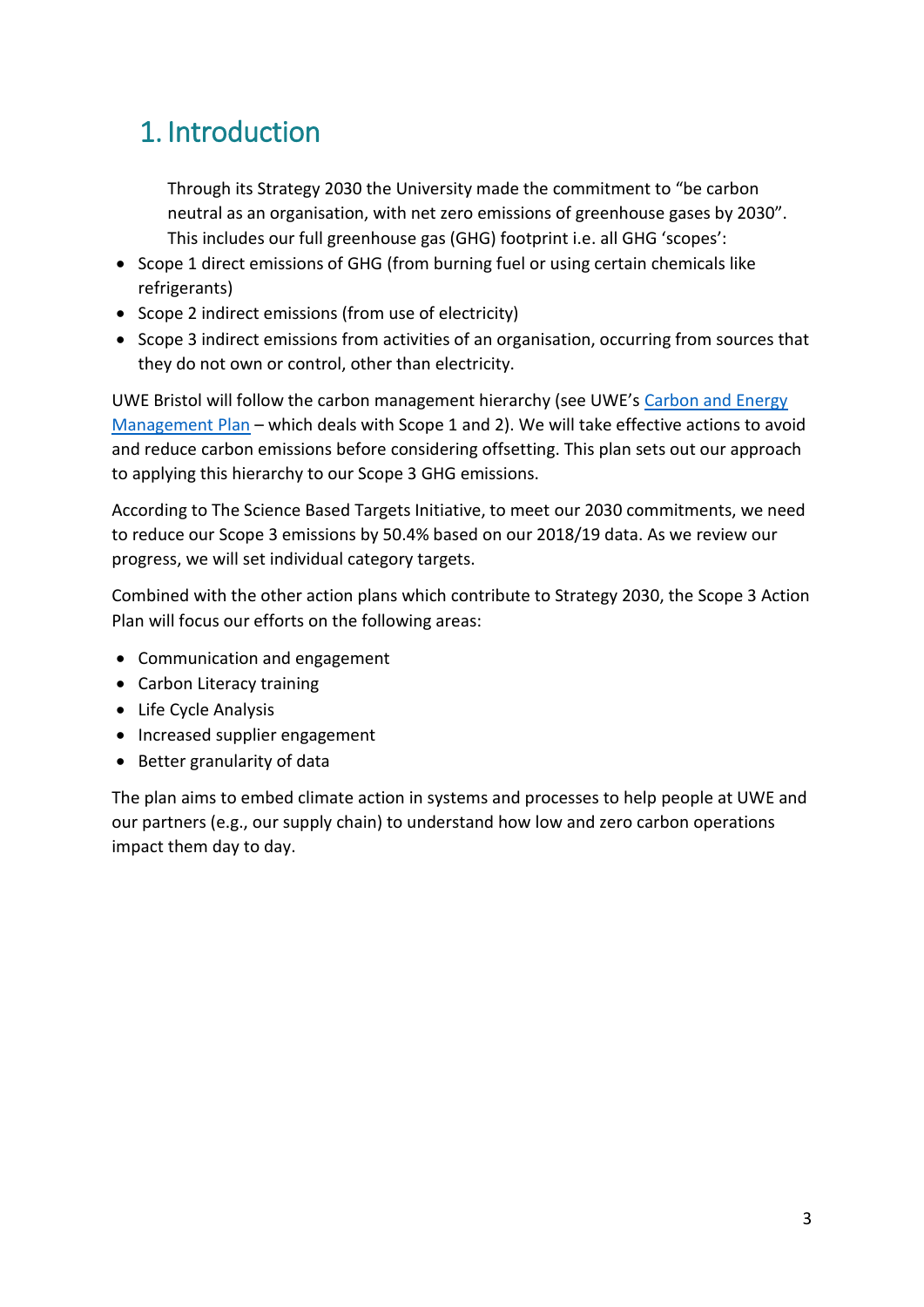# 2. Characteristics of Scope 3 for UWE

Scope 3 emissions are where the pollution has taken place because of the University's activities but beyond its direct control. Table 1 below uses UWE's 2018/19 data to produce estimated emissions by Scope 3 category (as defined by the Greenhouse Gas Protocol).

| Category #         | <b>Category Name</b>                            | tCO <sub>2</sub> e | % Scope 3 |
|--------------------|-------------------------------------------------|--------------------|-----------|
| 1                  | <b>Purchased Goods and Services</b>             |                    | 60%       |
| Capital Goods<br>2 |                                                 | 17,753             | 26%       |
| 3                  | Fuel-and-Energy-Related Activities              | 1,700              | 2%        |
| 4                  | <b>Upstream Transportation and Distribution</b> | 35                 | $>1\%$    |
| 5                  | Waste Generated in Operations*                  | 39                 | $>1\%$    |
| 6                  | <b>Business Travel</b>                          | 3,734              | 5%        |
| 7                  | <b>Employee Commuting **</b>                    | 3,696              | 5%        |
| 13                 | Downstream Leased Assets                        | 244                | $>1\%$    |
|                    | Total                                           | 68,794             | 100%      |

**Table 1 2018/19 UWE baseline estimated emissions by Category**

\*Waste related emissions are very small because the embodied carbon of the materials being disposed of have already been accounted for within the supplied goods category. Emissions from energy recovery, recycling, composting, and anaerobic digestion include transport to the facility only. Emissions from the treatment of these materials are attributed to the end user, not the producer (i.e., UWE). Therefore, this cannot be used to compare the merit of different waste management options.

<span id="page-3-0"></span>\*\*Employee Commuting – going forward this will include student travel to and from UWE at the start and end of the year and visits home (both within the UK and abroad). This data was not available initially. It will be based on assumptions about journeys home and travel method until students are surveyed more accurately. This will also include homeworking emissions, which increased dramatically during the pandemic. For baseline year 2018/19 we only have data for daily transport and have not included return to home each term nor trips during the year. We will include this going forward as we get better data.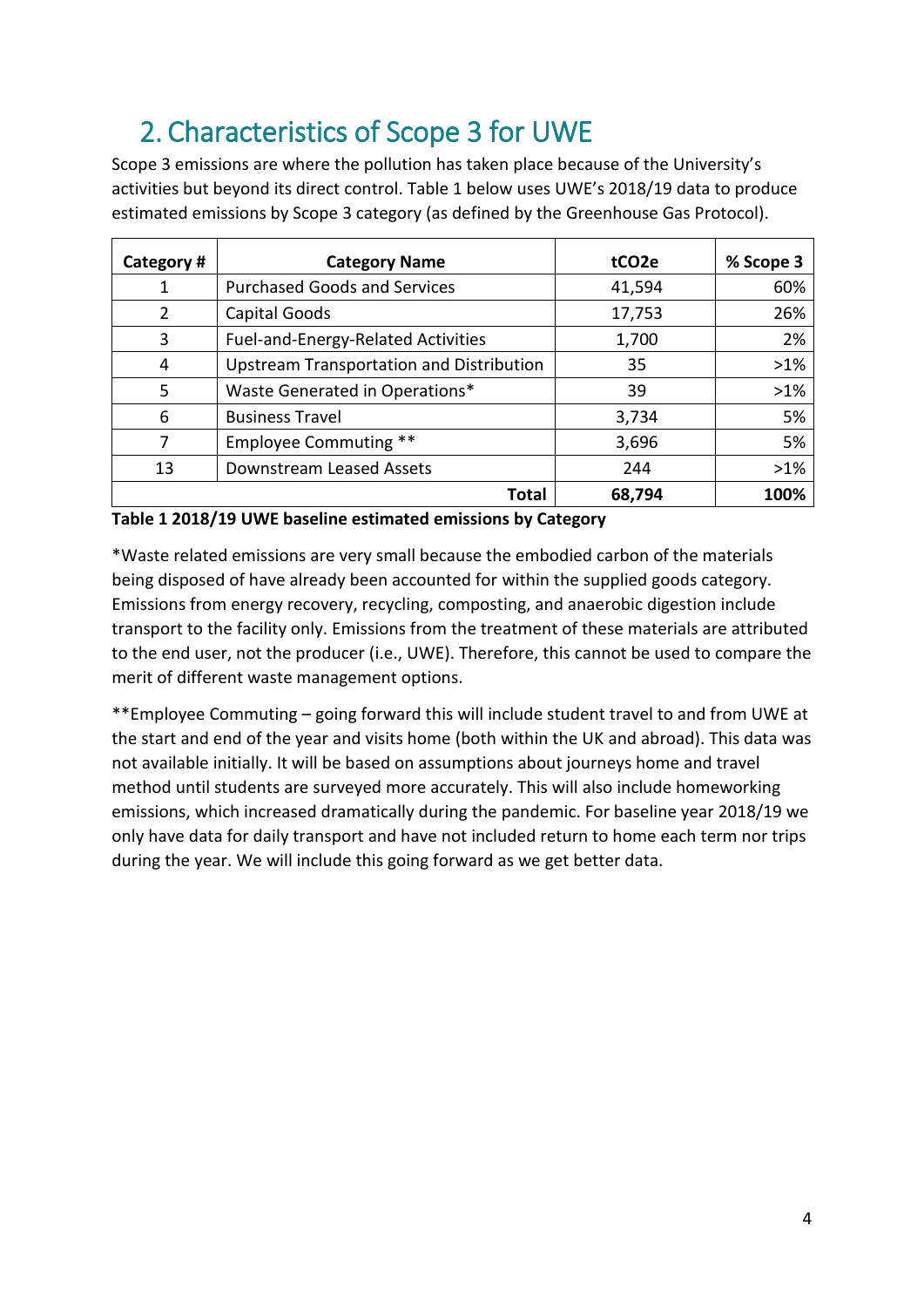## 3. What is included in Scope 3

The majority of UWE Scope 3 GHG emissions come from purchased goods and services, capital goods, and transportation (fuel, business travel and commuting).

## <span id="page-4-0"></span>4. Scope 3 Challenges

There are several significant challenges associated with dealing with our Scope 3 emissions:

- The scale and complexity of the challenge
- Data quality and estimation methodology
- The degree of control we have over actions to reduce emissions
- Ensuring that as far as possible actions do not have unintended negative social-economic or environmental consequences
- Resource constraints and perceived unacceptable financial costs

We will review progress and refresh the plan over time with an annual review, through our ISO14001 processes.

### <span id="page-4-1"></span>5. Scale and complexity of the challenge

Scope 3 carbon constitutes around 80% of our total carbon footprint and we have limited or no direct control over it. 95% of the UWE Scope 3 footprint comes from four Greenhouse Gas Protocol categories:

- Purchased Goods and Services
- Capital Goods (Estates)
- Business Travel
- <span id="page-4-2"></span>• Staff and student commuting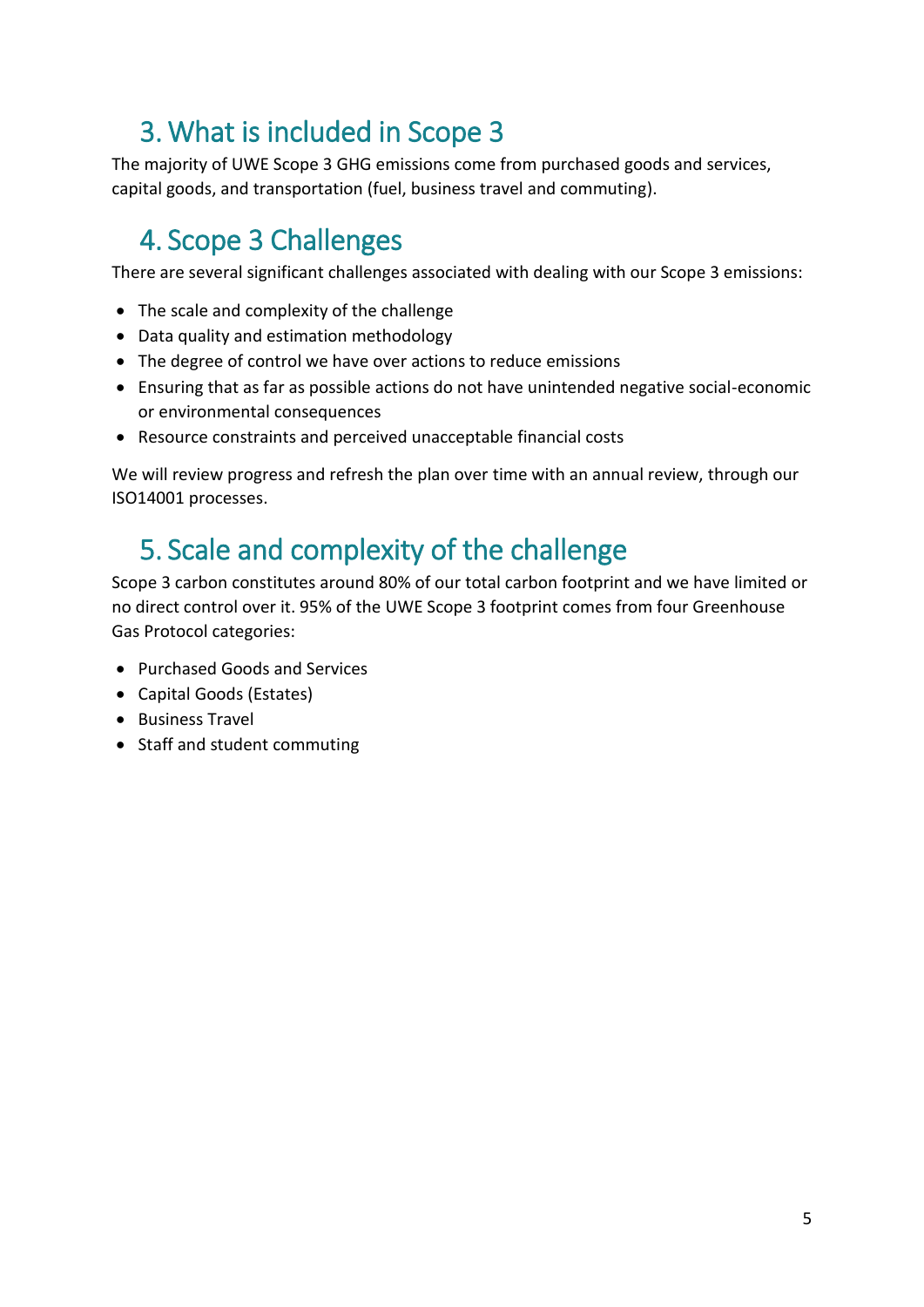# 6. Key Actions

- Improve methodology for calculations of procurement footprint
- Quantify UWE procurement carbon emissions
- Establish reduction targets for each Scope 3 category in line with the 2030 50.4% reduction target.
- Ensure carbon literacy training for all involved in procurement
- Promote a culture of reuse and refurbishment of items, rather than buying new
- Engage with suppliers on sustainability and carbon reduction through focused facilitated meetings
- Set carbon reduction targets for suppliers providing data
- Develop an understanding of which emissions it will not be possible to eliminate
- Implement Responsible Procurement Policy
- Establish Responsible Procurement Group with representatives of high volume and high value purchasers and Faculty and Estates personnel with the aim of internal knowledge building and implementation of actions.
- Lobby and work closely with Higher Education representative bodies and/or Procurement Consortia to update procurement strategies
- Rank suppliers according to spend, identifying those that collectively account for 80% of UWE spend to work closely with.
- Procurement decisions to include whole lifecycle carbon analysis
- Development of or signposting to tools to assist suppliers with carbon monitoring
- Require carbon data from suppliers of 80% of spend
- Review market for ability to provide carbon data from all suppliers
- UWE Estates to understand the issues and actions needed to ensure rapid carbon reduction in Scopes 1,2 & 3.
- Engage with Faculties, Departments and Professional Service areas across UWE to widen the sphere of influence.

<span id="page-5-0"></span>Further details on roles and responsibilities as well as metrics and progress are available on the Scope 3 Actions and Progress Tracker.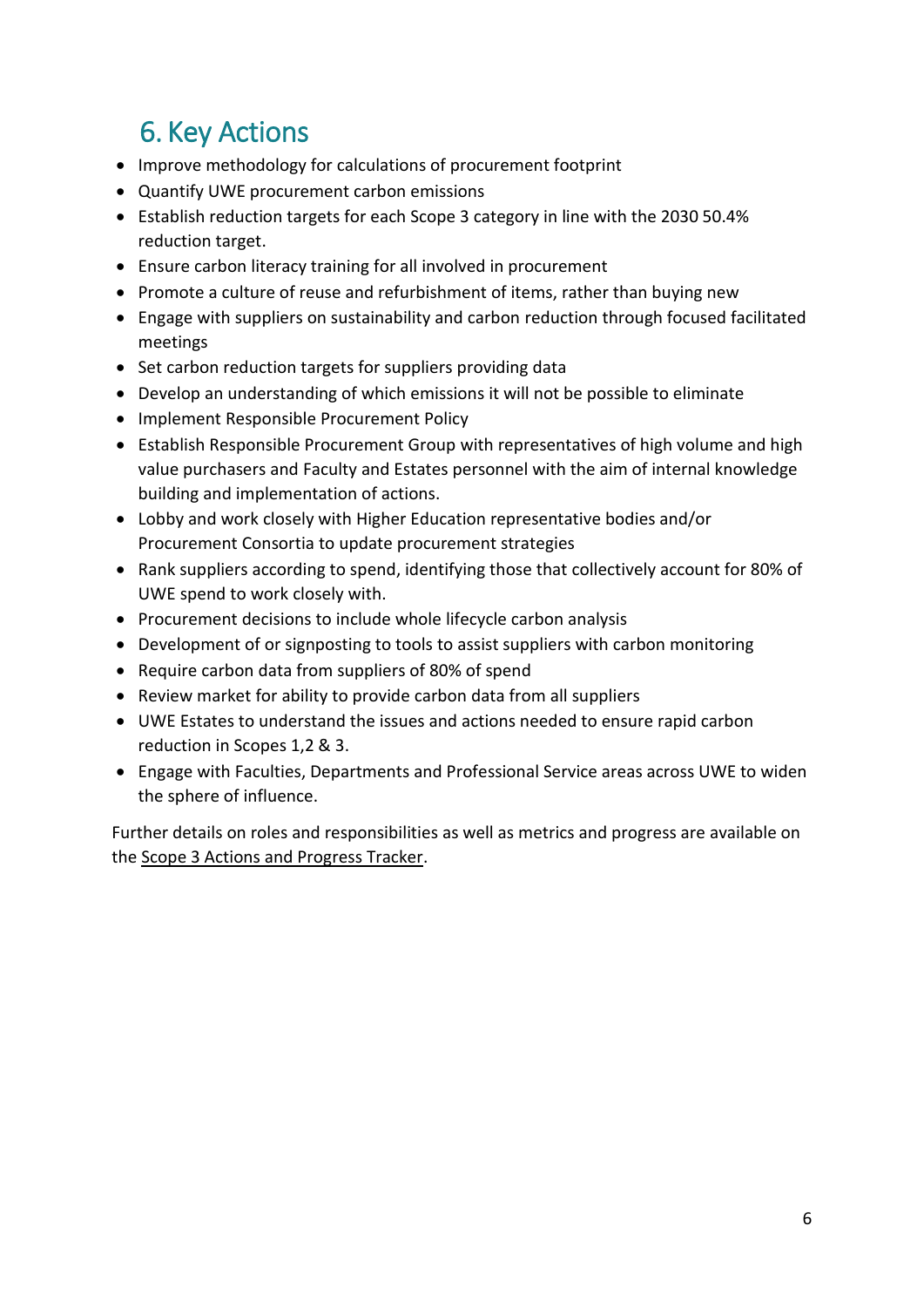# 7. Tracking of Progress

As part of our regular annual reporting, carbon emissions and progress on the actions in the Tracker will be reported. This will allow us to monitor emissions and track the effectiveness of policies.

Initially a spend based methodology has been used to calculate emissions. As the granularity of data improves this will replace spend data. There is a need to document assumptions and any changes to methodology so progress and differences can be tracked.

To ensure that we maintain consistency with other higher education institutions we need to review Emissions Factors and assess sector norms and assumptions. These should be quantified wherever possible through surveys to ensure our data reflects our campuses and students.

# <span id="page-6-0"></span>8. Data quality and methodology

### **Method of calculation**

Different methods can be used to calculate emissions from different Scope 3 categories. This results in varying accuracy of emissions data.

Emissions for products, capital goods, services and travel were calculated using the spendbased method. This can be improved through working with suppliers to obtain accurate supplier data.

A lack of precise data should not be used as an excuse for a lack of action. UWE Bristol needs to be taking action to bring emissions down as data becomes more readily available.

| Most<br>granular  | Supplier-specific<br>method |                        | Life-cycle assessments                                                   |  |
|-------------------|-----------------------------|------------------------|--------------------------------------------------------------------------|--|
| $\cdot$           |                             | Hybrid method          | Supplier specific data + secondary data to fill gaps                     |  |
| ٠                 |                             | Average-data<br>method | Weights/Mass/Volumes per material + industry<br>average emission factors |  |
| Least<br>granular | 4                           | Spend-based<br>method  | Using the GHG Protocol                                                   |  |

<span id="page-6-1"></span>**Table 2 Granularity of data according to method**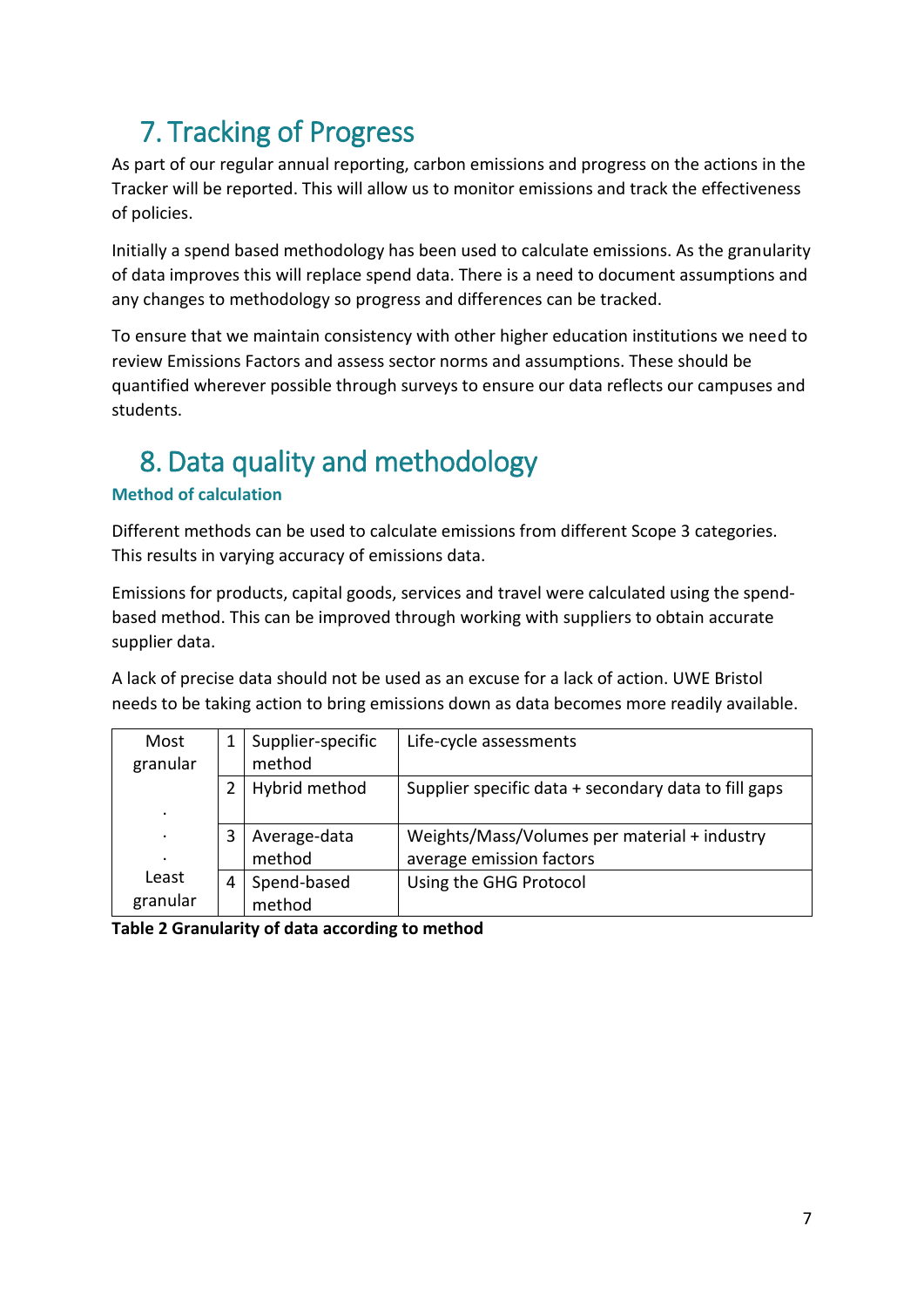### 9. Baseline Data

Our starting position for our baseline data was the 2018/19 report by Carbon Intelligence (table 1 above) which lays out methodology and initial baseline figures. It highlights the following categories of concern:

#### **Category 1 and 2 Purchased Goods and Services and Capital Goods**

From table 1 we can see that our biggest contributors to emissions are from our estates, both in terms of capital projects and purchased goods and services (predominantly maintenance). This should be almost entirely within our control so is our main area of focus.

#### **Category 3 Fuel and Energy Related Activities**

Addressed in [Carbon and Energy Management Plan](https://www.uwe.ac.uk/-/media/uwe/documents/about/sustainability/carbon-management-plan-2030-final.pdf)

**Category 4 Upstream Transportation and Distribution**

Addressed in [Transport and Access Plan](https://www.uwe.ac.uk/-/media/uwe/documents/about/sustainability/travel_action_plan_route_to_2030.pdf)

**Category 5 Waste generated in operations**

Addressed in [Circular Economy Plan](https://www.uwe.ac.uk/-/media/uwe/documents/about/sustainability/circular_economy_plan_2020-30.pdf)

**Category 6 Business Travel**

Addressed in [Transport and Access Plan](https://www.uwe.ac.uk/-/media/uwe/documents/about/sustainability/travel_action_plan_route_to_2030.pdf)

#### **Category 7 Employee commuting**

Includes staff and student commuting. This will be better quantified through surveys on the travel frequency and mode of student journeys and will then be addressed through communications and engagement around the travel hierarchy.

This will also include emissions from homeworking. These will be addressed through communication about energy reduction tips for staff and encouragement to use green energy providers.

#### **Category 13 Downstream leased assets**

This is addressed in [Carbon and Energy Management Plan](https://www.uwe.ac.uk/-/media/uwe/documents/about/sustainability/carbon-management-plan-2030-final.pdf)

Other possible sources of Scope 3 emissions include nominated accommodation and international colleges. These may be included in the future subject to further investigation.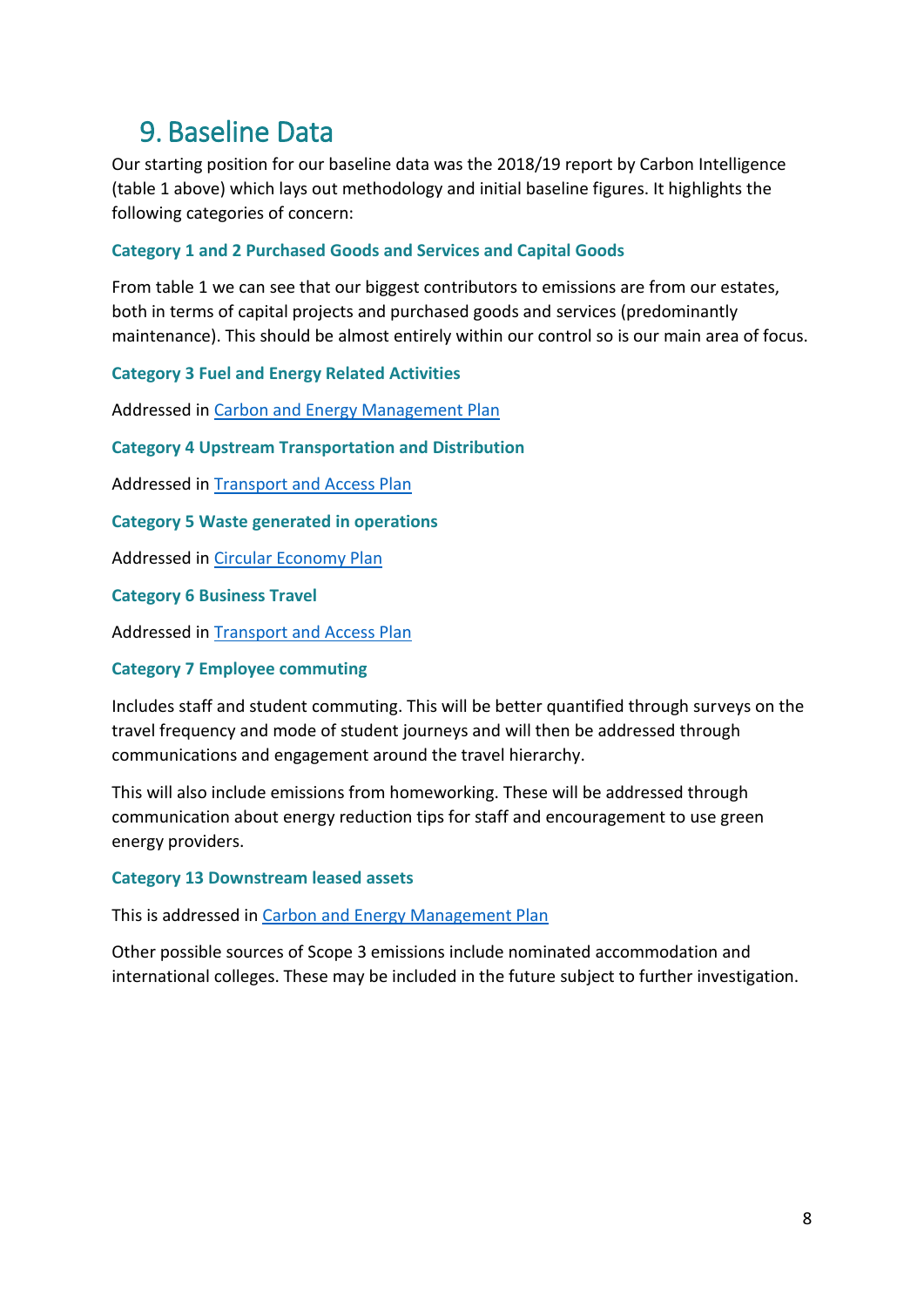# <span id="page-8-0"></span>Appendix 1 – Details of Scope 3 Categories

| #              | <b>Name</b>                                                                        | <b>Description</b>                                                                                                                                                                                                                               | <b>Examples</b>                                                                                                                                                                                                                                |
|----------------|------------------------------------------------------------------------------------|--------------------------------------------------------------------------------------------------------------------------------------------------------------------------------------------------------------------------------------------------|------------------------------------------------------------------------------------------------------------------------------------------------------------------------------------------------------------------------------------------------|
| 1              | <b>Purchased Goods</b><br>and Services                                             | Emissions arising from the<br>processes required to make the<br>products and services that UWE<br>purchases across the supply chain<br>e.g., equipment, materials,<br>professional services etc.                                                 | Water<br>Catering<br>Computer Supplies &<br>Services (services &<br>peripherals including<br>Cloud)<br>Maintenance of Estate<br>(grounds and<br>buildings)<br><b>Professional Services</b><br>Library and<br>publications<br>Other procurement |
| $\overline{2}$ | Capital Goods                                                                      | Emissions arising from the<br>processes required to make the<br>products and services that UWE<br>capital goods spend across the<br>supply chain e.g., furnishings,<br>building upgrades, stationery,<br>computer equipment and software<br>etc. | Construction<br>$\bullet$<br><b>Stationery &amp; Office</b><br>supplies<br>Computer Supplies &<br>Services (hardware,<br>server & network)                                                                                                     |
| 3              | Fuel-and-Energy-<br><b>Related Activities</b><br>(not included in<br>Scope 1 or 2) | Emissions arising from the<br>processes required to extract<br>purchased fuels and purchased<br>electricity and to account for<br>transmission losses of purchased<br>electricity.                                                               | • Fuel and Energy<br>related activities (not<br>included in Scope 1 &<br>2)                                                                                                                                                                    |
| 4              | Upstream<br>Transportation and<br>Distribution                                     | Transportation and distribution of<br>3rd party courier services<br>purchased by UWE.                                                                                                                                                            | • Electricity transport &<br>distribution                                                                                                                                                                                                      |
| 5              | <b>Waste Generated</b><br>in Operations                                            | Disposal and treatment of waste<br>generated in UWE's operations (in<br>facilities not owned or controlled<br>by the reporting company).                                                                                                         | • Commercial waste<br><b>Residential waste</b><br><b>Construction waste</b>                                                                                                                                                                    |